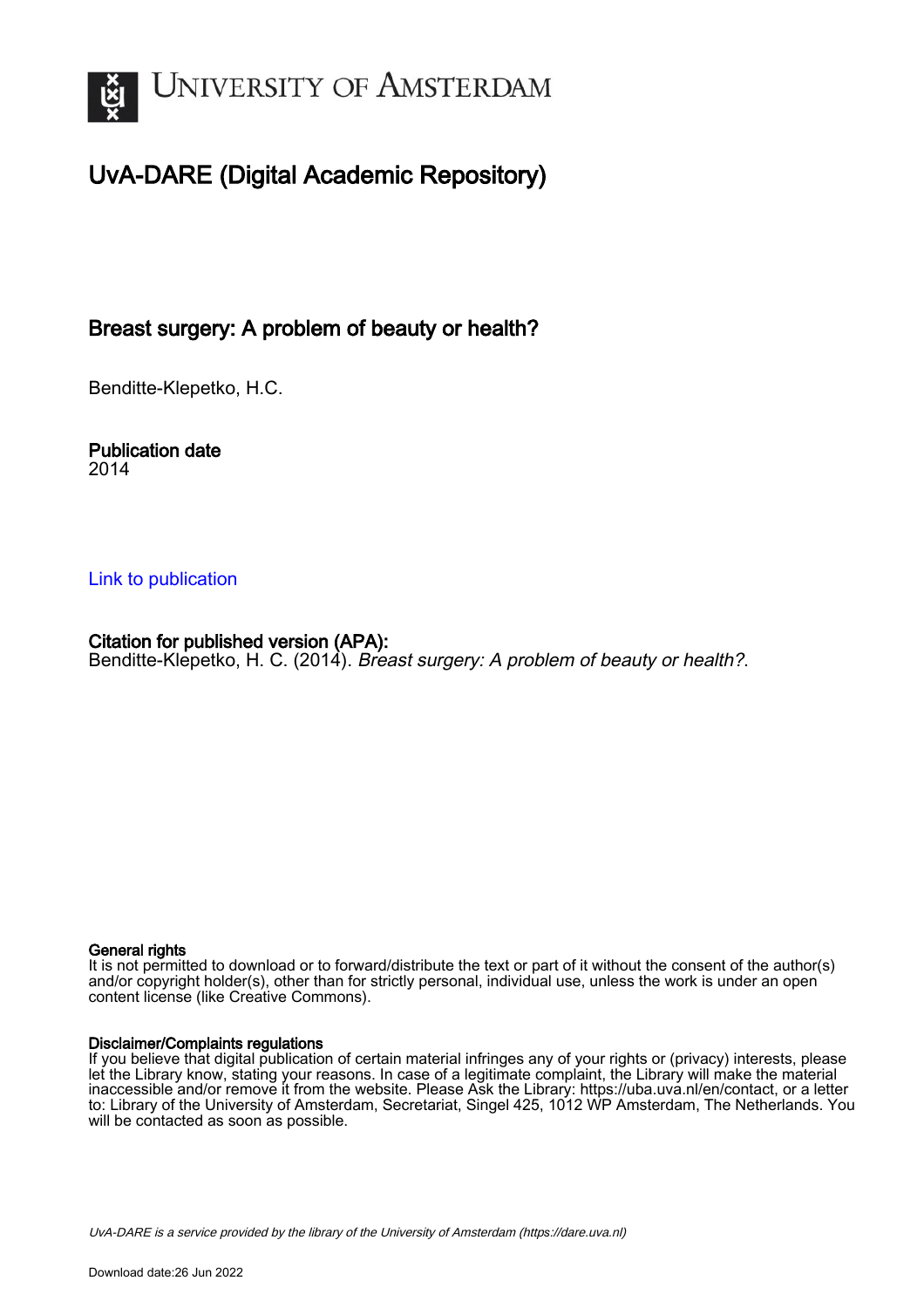

# Hypertrophy of the breast: a problem of beauty or health?

Heike Ch. Benditte-Klepetko<sup>1</sup> Valerie Schickl<sup>1</sup> Tatjana Paternostro<sup>2</sup> Monika Rakos<sup>2</sup> Thomas Helbich<sup>3</sup> Siegfried Trattnig<sup>3</sup> Michael Schemper<sup>4</sup> Maria Deutinger<sup>1</sup>

 Department of Plastic and Reconstructive Surgery | Krankenanstalt Rudolfstiftung Department of Rehabilitation | Medical University of Vienna Department of Radiology | Medical University of Vienna Institute of Computer Sciences | Medical University of Vienna Vienna, Austria

Journal of Women's Health 16(7):1062-9, 2007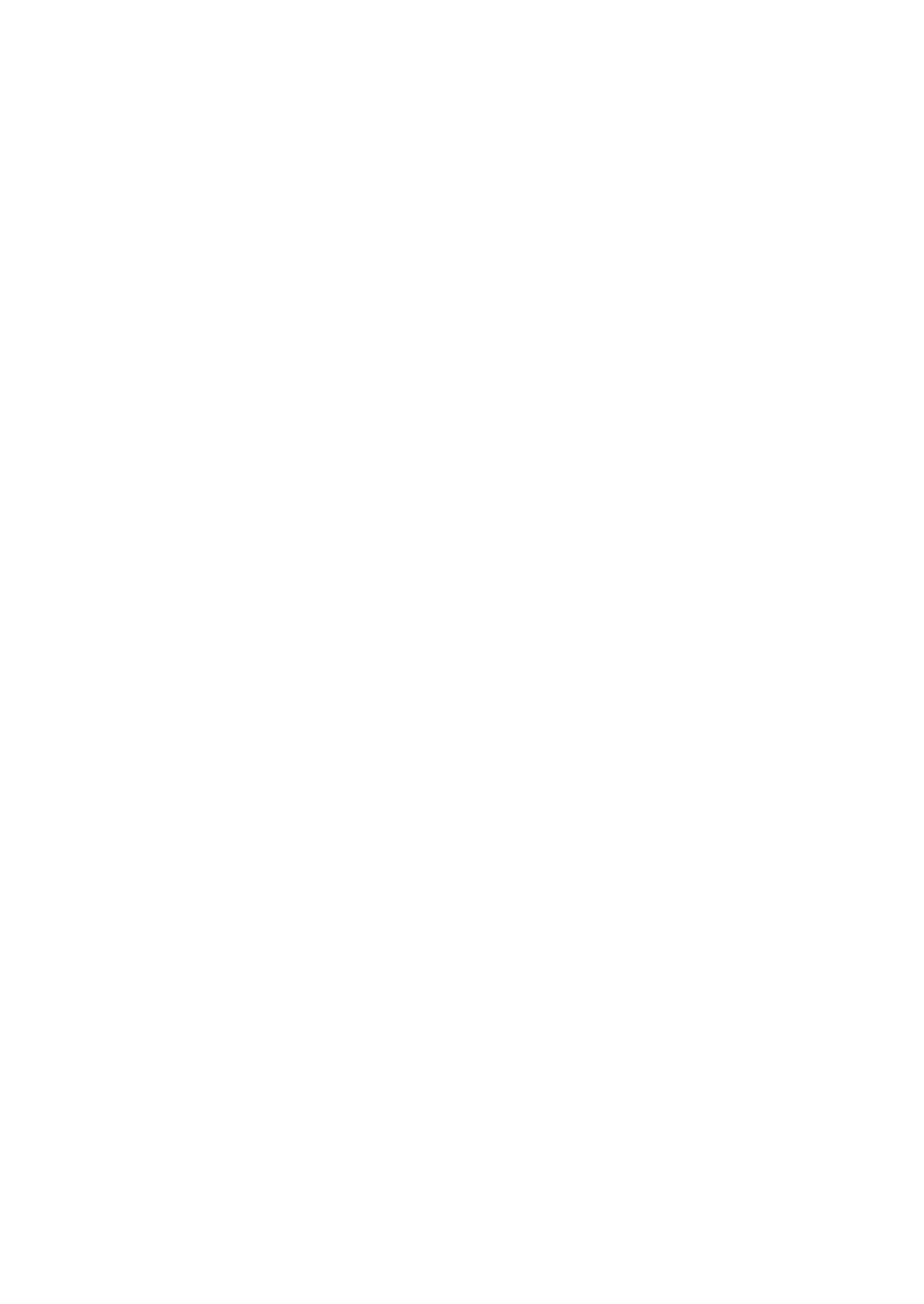#### Introduction

The most common symptoms of women suffering from breast hypertrophy are mal-posture, painful shoulder grooves, submammary intertrigo and back pain<sup>1-8</sup>. Furthermore different authors reported upper extremity neurologic symptoms caused by excessive breast size, like ulnar nerve paresthesias<sup>9</sup>, hand numbness<sup>10</sup> and carpal tunnel syndrome<sup>11</sup>. These findings may result from brachial plexus compression between the coracoid process of the scapula and the rib cage as forward depression of the shoulders tilts the coracoid downward<sup>11</sup>. Starley et al.<sup>12</sup> reported reduction of lung function, suggesting that a heavy breast mass leads to decreased chest wall compliance.

In addition to these physical symptoms, macromastia has cosmetic and psychological components. The breast plays an important role in female self-confidence. Therefore breast hypertrophy is associated with heightened body image dissatisfaction. Patients may have decreased self-confidence due to difficulties while exercising, problems finding properly fitting clothes or impaired personal relationships and social life1-8 .

A detailed overview of the literature was given recently by Young and Watson<sup>13</sup>. They conclude, that the majority of women with macromastia pursue breast reduction surgery to relieve the physical symptoms, which also interfere with the ability to keep up daily life activities. But Young and Watson also point out that especially young women may be more strongly motivated to have surgery because of psychosocial concerns, although they suffer from physical problems. Young women tend to adopt strategies to camouflage their breasts and the emotional and social repercussions of abnormally large breasts in adolescence may resonate throughout adulthood. As Young and Watson discuss, complaints about physical symptoms are more often voiced by older women, perhaps because of the accumulated years of carrying heavy weight on the chest, which can place unnatural loading on the upper body<sup>14</sup>.

Because of this complex health burden for women with breast hypertrophy, reduction mammoplasty is considered reconstructive in nature<sup>13</sup> and is the most common operation on the female breast in plastic surgery today. With a rate of up to 9.5 in 100,000 women<sup>15</sup> it ranks among the top five reconstructive procedures<sup>16</sup>. In 2006, 104.000 breast reduction procedures were performed in the United States by board-certified plastic surgeons<sup>17</sup>.

On the other hand, cosmetic surgery procedures have increased at a dramatic rate<sup>16</sup>, since the enigma of beauty is epitomised in our culture. But, cosmetic surgery is excluded from service contracts. Selective access policies are designed to restrict expenditure on certain procedures, and non-urgent plastic surgical cases,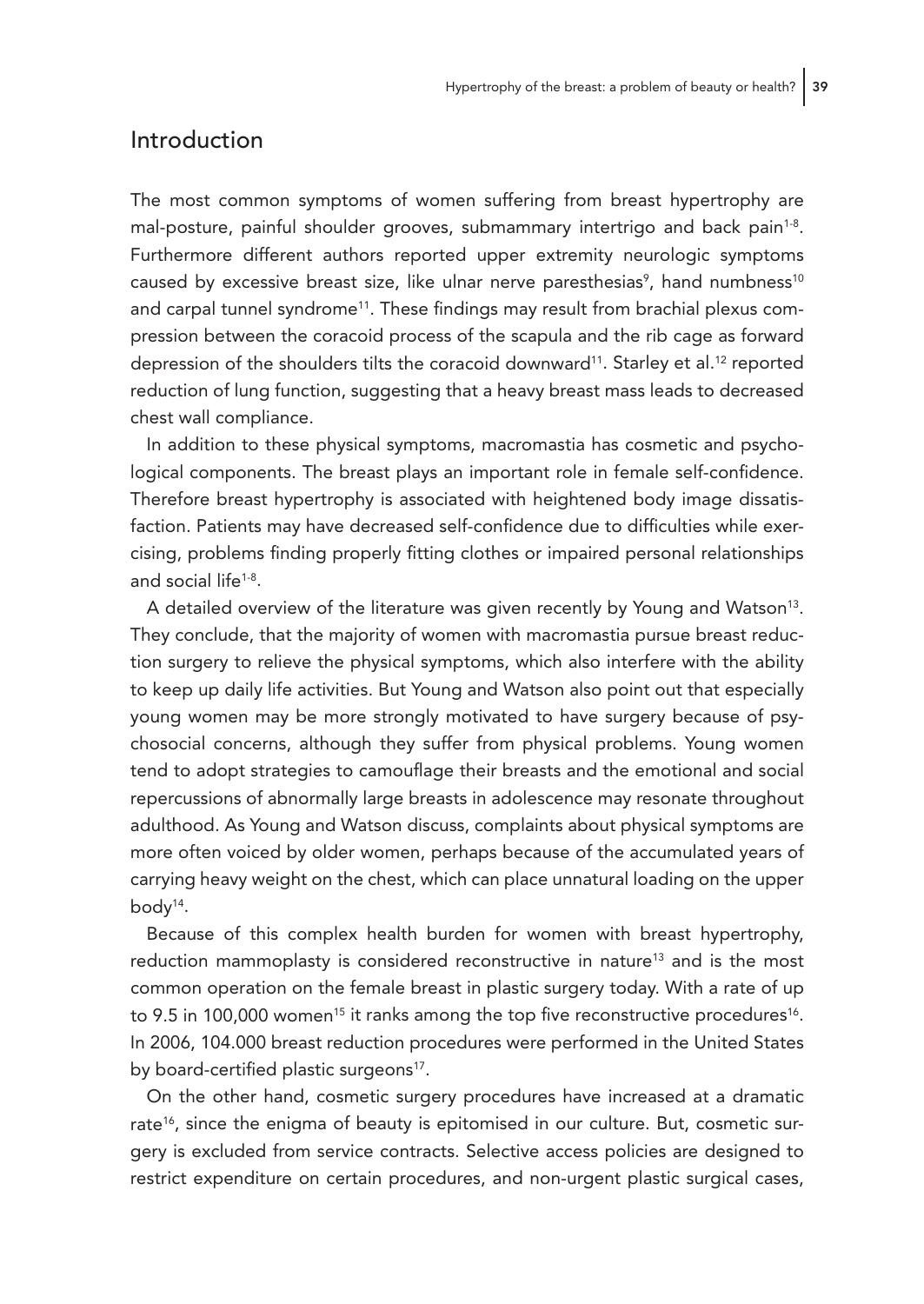such as breast reduction, have become targets. Beside the fact that the official definition of reconstructive surgery by the American Society of Plastic Surgeons considers reduction mammoplasty to be reconstructive in nature<sup>13</sup>, the general public and many medical professionals consider reduction mammoplasty to be more a cosmetic than a functional operation. As a result, insurers do not accept that symptomatic macromastia is a significant health burden. Unfortunately, denials of insurance coverage and policy exclusions for breast reduction are becoming increasingly common in Europe as well as in the United States<sup>15,18,19</sup> and the justification for outright rejection of funding is often unknown<sup>20</sup>. Although previously published longitudinal studies showed that reduction mammoplasty will reliably provide the desired improvement of all symptoms and improvement in the quality of a women's  $l$ ife<sup>1-8,13</sup>, a continuous discussion is ongoing about whether reduction mammoplasty is a cosmetic or reconstructive procedure.

To elucidate this question the aim of our study was to demonstrate using reliable measurements the influence of breast weight on the physical and psychological morbidity of women.

### Materials and Methods

#### Study design and population

We performed a cohort study of 50 women with various breast sizes, a mean age of 28 years (range: 20 – 40 years, SD: 4.94) and a body mass index (BMI) less than 25 (mean: 21.9, SD: 2.16). The women were recruited from nurses of our department, medical students and women consulting our outpatient clinic for breast reduction surgery as well as other reasons. A balanced representation of individuals with respect to Cup-size (A-C vs.  $\geq$  D) and age (20-29 years vs. 30 – 40 years) was achieved.

In order to reduce the confounding effect of overweight, the body mass index had to be less than 25 according to the 1998 National Heart, Lung and Blood Institute criteria $^{21}$  (normal < 25 kg/m $^2$ , overweight 25 – 29,9 kg/m $^2$ , obese > 30 kg/m $^2$ ). Also women with traumatic or other known spine diseases were excluded from the study.

All women were Caucasian, well educated (at least 12 years of education) and employed. All women were asked for participation without payment. The women with hypertrophic breasts were specifically told that the responses given in this study were confidential and would not impact on their treatment, thus eliminating any possible confounding motive in their responses.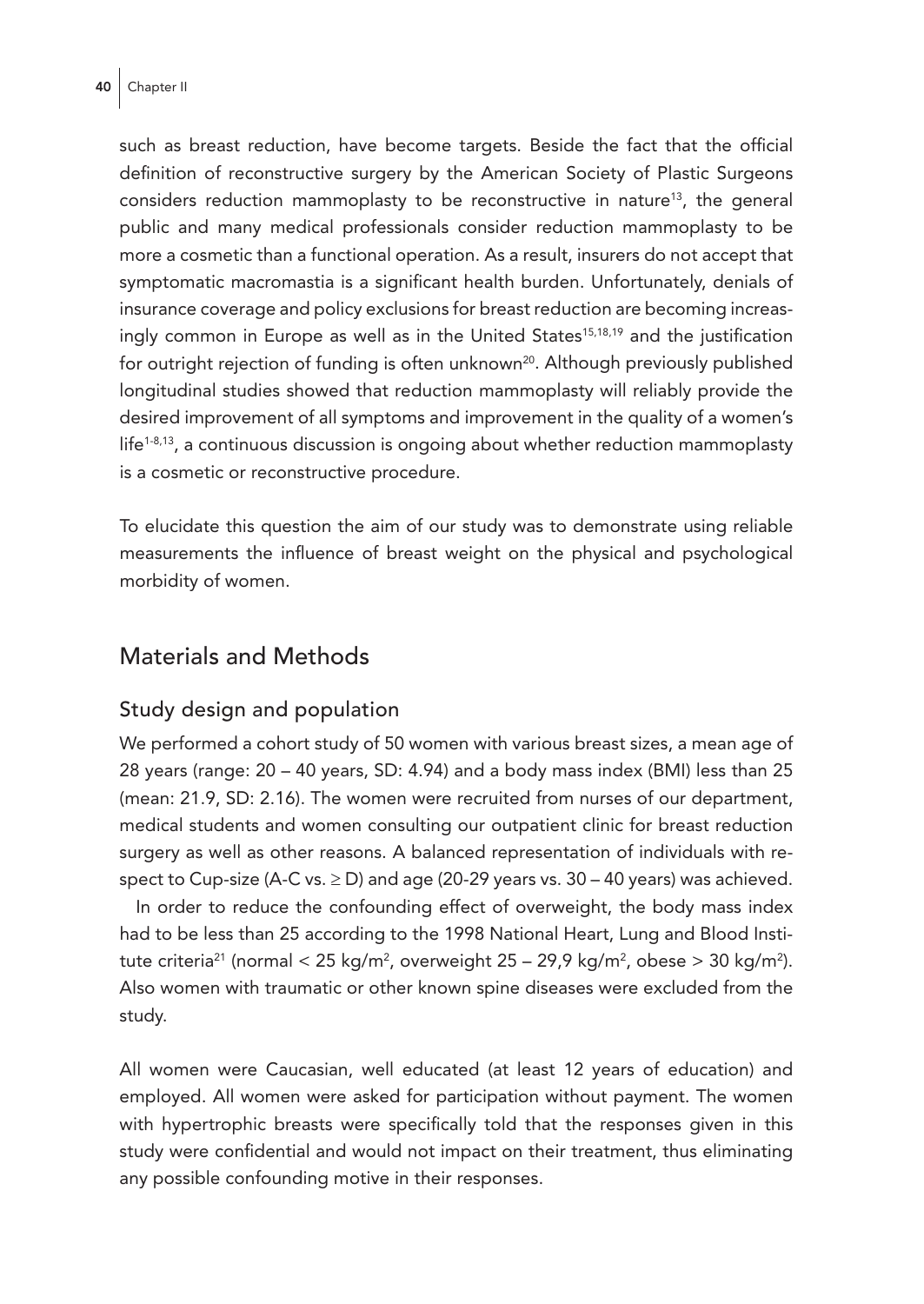Local ethics committee approval was obtained and all women had to give informed consent to participate under the guidelines of the local ethics committee.

The following data were obtained: breast volume, magnet resonance imaging of the spine, physical examination and interview as described below.

#### Volumetric measurement of the breast

A specific device based on the principle of water displacement was constructed by technicians of the department of Biomedical Engineering and Physics of the Medical University of Vienna. The amount of displaced water was weighted and multiplied by a breast tissue specific factor (mass density of breast tissue = 940 kg/m3 ) 22. The validity and reliability of this method was demonstrated in previous studies. For statistical analysis the weight of both breasts was added.

#### Magnetic Resonance Imaging (MRI) of the spine

Degenerative changes in the cervical and thoracic discs were studied by MRI and evaluated by loss of signal characteristics, posterior and anterior disc protrusion, narrowing of the disc space and foraminal stenosis. We examined the alignment for deviations in the frontal and sagittal plain.

For MRI a 1.5 T scanner (Magnetom Vision, Siemens, Erlangen, Germany) with a phased array spine coil was used. We obtained localiser sequences in the coronal plane for planning the sagittal and axial sequences. The following sequences were applied: sagittal T1-FSE (TR/TE: 700/12ms; Turbofactor: 3), sagittal T2-FSE (TR/TE: 4700/112ms; Turbofactor: 15). For both sequences the matrix size was 390x512 mm, Field of view: 360x480 and the slice thickness 2mm. Additionally, an axial FISP-3D sequence (TR/TE/Flip-ankle: 40/15/5°) was performed. For this sequence the matrix size was 128x256 mm, the field of view: 200 and the slice thickness 2 mm.

For statistical analyses pathological findings were graded as 1 and 0, for degenerative and no changes, respectively. The assessments were made blindly by two independent, experienced radiologists.

#### Functional evaluation of the spine

To evaluate the functional status of the spine a grading system was used, based on the assessment of posture, mobility of the cervical spine, muscular dis-balance and musculoskeletal pain. According to the specific symptoms described for women with high breast weight<sup>14,15</sup> it was looked for the presence of scoliosis, the presence of deviated head position, the presence of shoulder protraction in habitual or corrected sitting position, the shortening of the pectoralis muscles, the strength of the abdominal muscles and back extensor muscles. The mobility of the cervical spine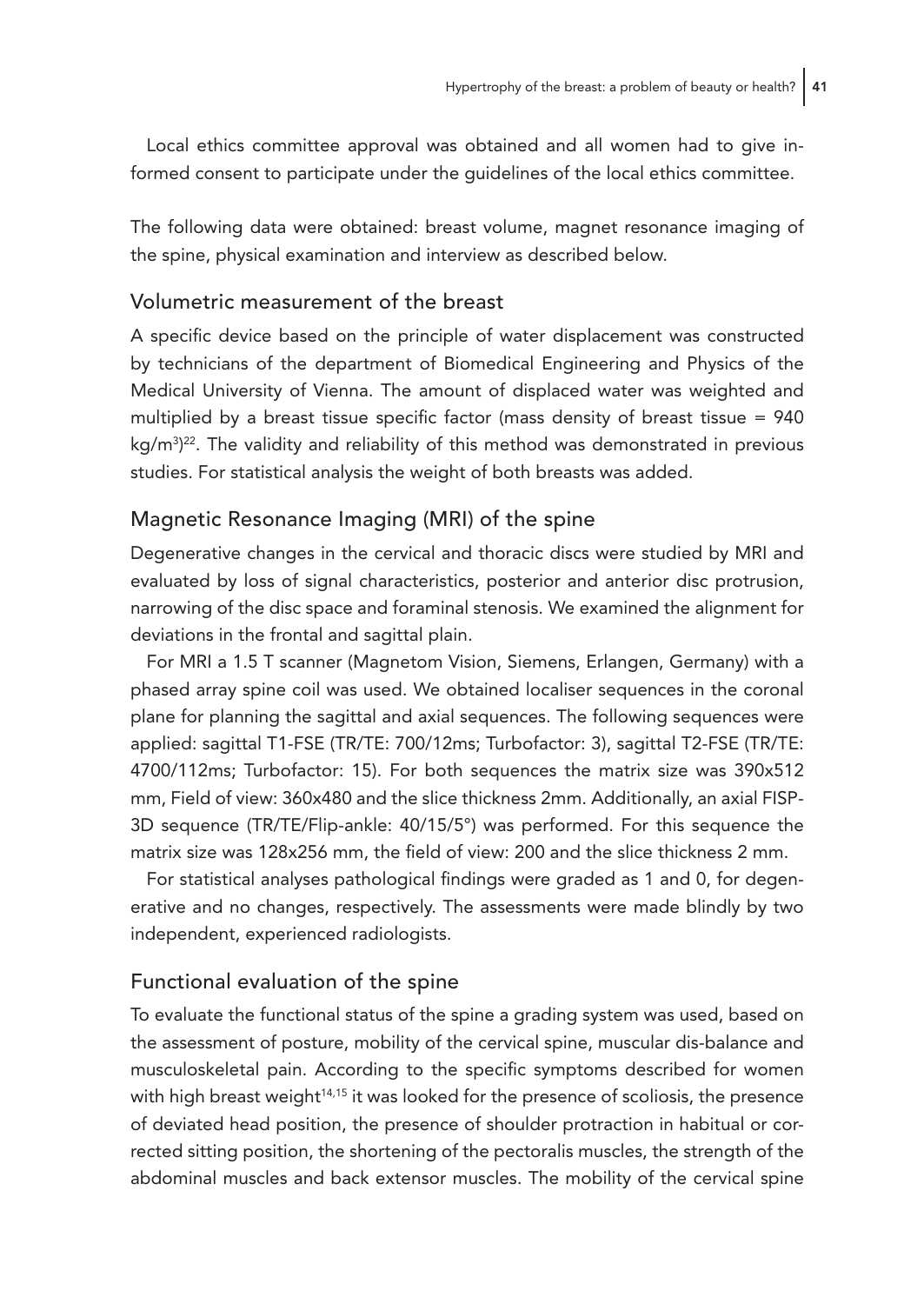Table 1. "spine score": grading system for the functional status of the spine, maximal total score =12

| <b>Item</b>                              |                    | <b>Score</b> |
|------------------------------------------|--------------------|--------------|
| Scoliosis                                | yes   no           | 1/0          |
| Deviated position of the head            | yes no             | 1/0          |
| Shoulder protraction habitual            | yes   no           | 1/0          |
| Shoulder protraction corrected           | yes no             | 1/0          |
| Mobility of the cervical spin restricted | yes no             | 1/0          |
| Shortening of the tendons                | yes no             | 1/0          |
| Muscle strength of the abdominal wall    | Janda 1-5          | $4 - 0$      |
| Muscle strength of the back extensors    | Kendall<br>50-100% | $2 - 0$      |

was measured by a hand goniometer according to the neutral-zero method and the muscle strength of the abdominal wall and the back extensors was obtained using Janda's<sup>23</sup> and Kendall's<sup>24</sup> standardised grading scale (table 1).

Scoliosis, spine deviation in the sagittal plane and head posture were assessed in standing position. A spine deviation was scored as 1, no deviation as 0. A correct head posture was assumed if the meatus acusticus externus was in ligne with the hip joint axis. Any deviation to the front was regarded as deviation of the correct head position and was scored as 1, no deviation as 0. Shoulder protraction was assessed in sitting position. Shoulder position was described as being protracted (score 1) or normal (score 0). For measurements of the length of the pectoralis muscle the woman was lying supine, elevating the arms over the head. Shortening was assumed when the arms did not reach the table and scored as 1. Normal length was considered 0. Cervical spine mobility was assessed for the sitting patient. Restricted cervical spine mobility was scored as 1, unrestricted as 0. For muscle strength assessment of the abdominal wall the woman was lying supine, strength was assessed according to Janda's grading system from 1 to 5 (grade 5 stands for normal strength and grade 1 for highly reduced strength). For the spine score in our study grade 5 was scored as 0 and grade 1 as 4. For muscle strength assessment of the back extensors according to Kendall's strength grades were scored from 2 (highly reduced strength) to 0 (normal strength). Maximum score was 12. The higher the score, the higher was the functional impairment of the spine. All measurements were performed by a single physical therapist.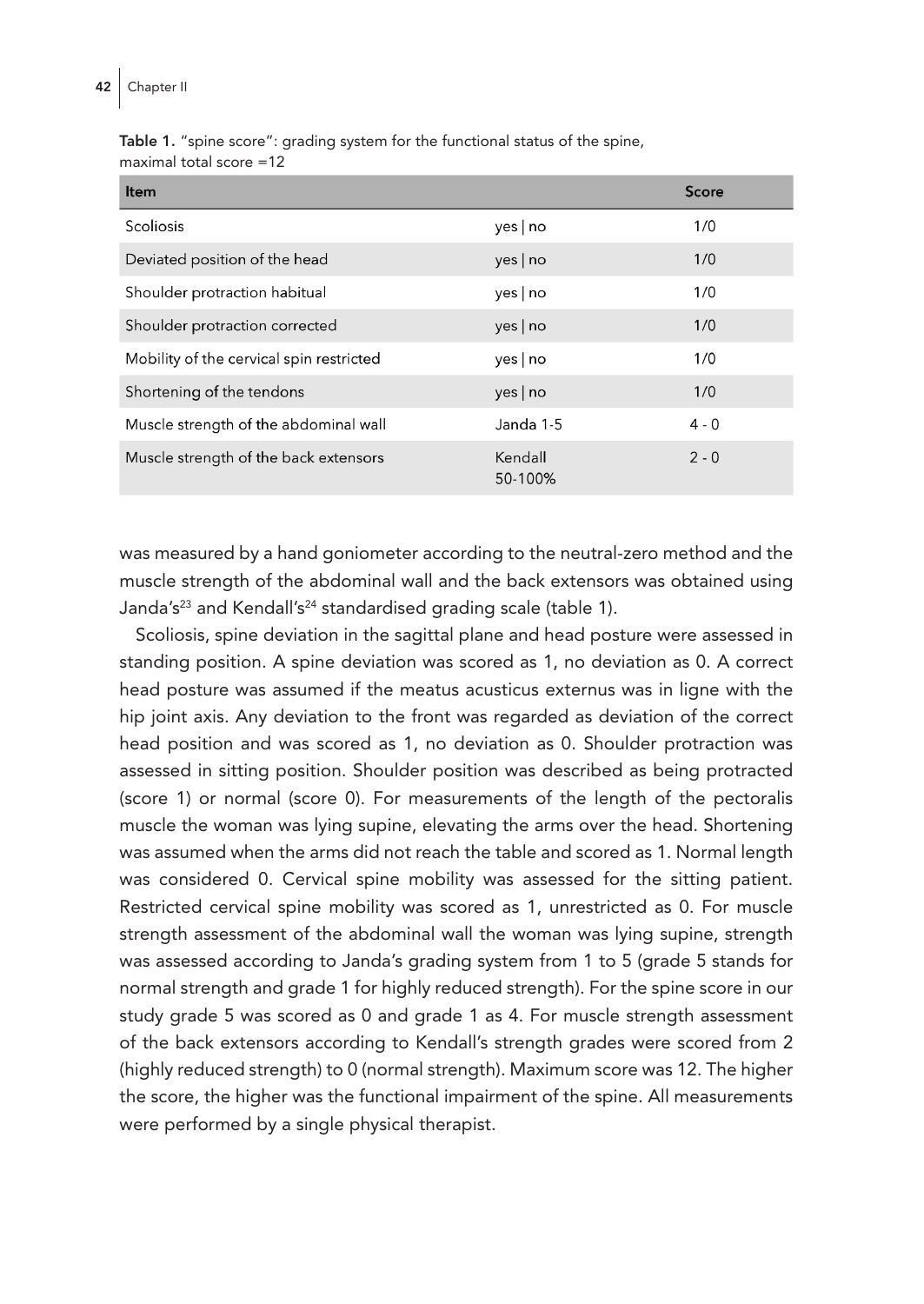## Pain intensity

A visual analogue scale (VAS) was used to quantify pain intensity. This scale consists of a 10-cm line with each centimeter numbered 0 to 10. At the left (0), the words "no pain" are typed, and at the right (10), the words "worst possible pain" are typed. The patient is asked to mark on the scale an estimation of their current level of pain<sup>25</sup>.

## Assessment of depressive symptoms

All women completed the Beck Depression Inventory<sup>26</sup> (BDI). The Beck Depression Inventory defines 3 grades of depressive symptoms by a scoring system:

- 1. no depression (score  $\leq 11$ )
- 2. mild depression (score 12–17)
- 3. severe depression (score  $\ge$  18)

### Statistical analyses

The effects of age, breast weight and BMI on pathologic findings in the MRI were quantified and tested for significance by means of multiple logistic regression analysis. Associations of BDI and spine-score values with other patient characteristics were quantified and tested for significance by Spearman correlation coefficients. Partial Spearman correlations served to eliminate the effect of BMI and age on correlations of BDI and spine-score values with breast weight. All statistical analyses utilised programs of SAS (SAS Institute, Cary, NC, USA).

## Results

#### Breast weight measurement

A median total breast weight of both breasts of 1666 g was found (range: 418 – 3628 g). The correlation of breast weight to the bra-cup size is shown in figure 1. Concerning the definition for breast hypertrophy, as reported in the literature by cup size D or larger, the corresponding breast weight for the smallest cup size D was 1741 g.

The mean BMI of all women was 21,8 kg/ m² (range: 17-25 kg/m²).

Table 2 shows that the breast weight is correlated with the MRI-score, the spine score, pain, BDI, age and BMI. Adjustment of these correlations by age and BMI did neither substantially modify correlations or p-values.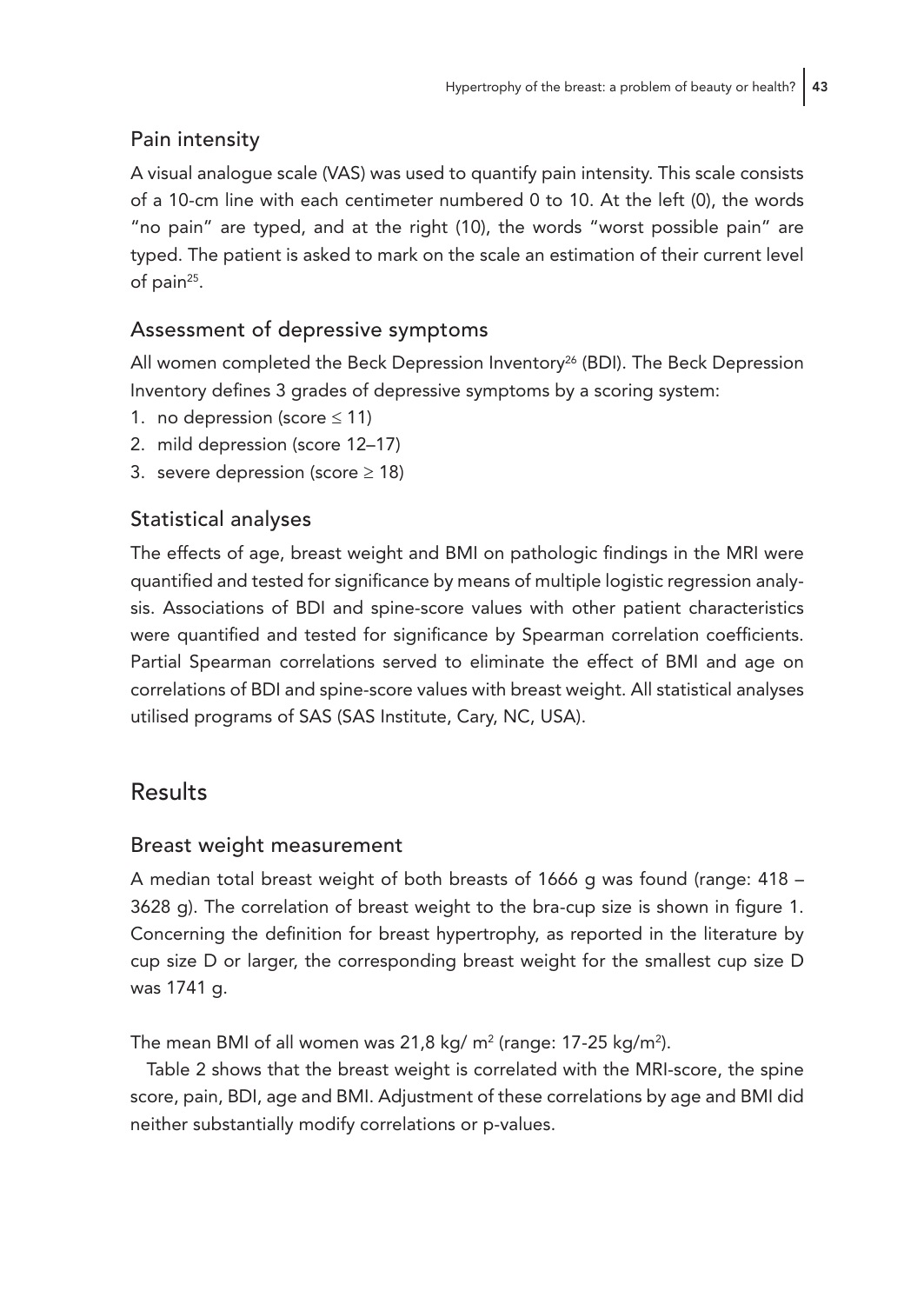

Figure 1. Breast weight of all individuals included in the population according to bra size

|                         | <b>Breast</b><br>weight | <b>MRI</b> score   | Spine<br>score     | Pain               | <b>BDI</b>         | Age                  | <b>BMI</b>         |
|-------------------------|-------------------------|--------------------|--------------------|--------------------|--------------------|----------------------|--------------------|
| <b>Breast</b><br>weight | 1.0                     | 0.41<br>$p=0.0037$ | 0.71<br>p < 0.0001 | 0.69<br>p < 0.0001 | 0.58<br>p<0.0001   | $-0.22$<br>$p=0.118$ | 0.57<br>p < 0.0001 |
| <b>MRI</b> score        | 0.42<br>$p=0.0041$      | 1.0                | 0.51<br>$p=0.0002$ | 0.46<br>$p=0.0012$ | 0.3<br>$p=0.038$   | 0.25<br>$p=0.085$    | 0.34<br>$p=0.0189$ |
| Spine<br>score          | 0.63<br>p<0.0001        | 0.48<br>$p=0.001$  | 1.0                | 0.75<br>p < 0.0001 | 0.44<br>$p=0.0013$ | $-0.04$<br>$p=0.763$ | 0.51<br>$p=0.0001$ |
| Pain                    | 0.6<br>p<0.0001         | 0.4<br>$p=0.0078$  | 0.66<br>p < 0.0001 | 1.0                | 0.61<br>p<0.0001   | 0.04<br>$p=0.785$    | 0.58<br>p < 0.0001 |
| <b>BDI</b>              | 0.5<br>$p=0.0006$       | 0.23<br>$p=0.13$   | 0.31<br>$p=0.04$   | 0.55<br>$p=0.0001$ | 1.0                | $-0.18$<br>$p=0.219$ | 0.37<br>$p=0.0093$ |
| Age                     |                         |                    |                    |                    |                    | 1.0                  | 0.0095<br>p=0.9476 |

Table 2. Upper triangle: Spearman Correlations of all variables considered, lower triangle: Partial Spearman Correlations of the variables considered, adjusted for age and BMI

## MRI of the cervical and thoracic spine

In 16 out of 50 women a pathologic MRI result was found. In 1 woman a discprotrusion beyond the margin of the vertebral bodies was seen. 8 women had a disc-protrusion within the anterior margin of the vertebral bodies. In 10 women other degenerative abnormalities were found.

For the MRI-score we observed a statistically significant correlation with breast weight, spine-score, pain BDI and BMI. Between MRI-score and age no significant correlation was detected. After adjustment of these correlations by age and BMI the correlation of MRI-score and BDI is not significant anymore, which might show the influence of BMI on these parameter (Table 3).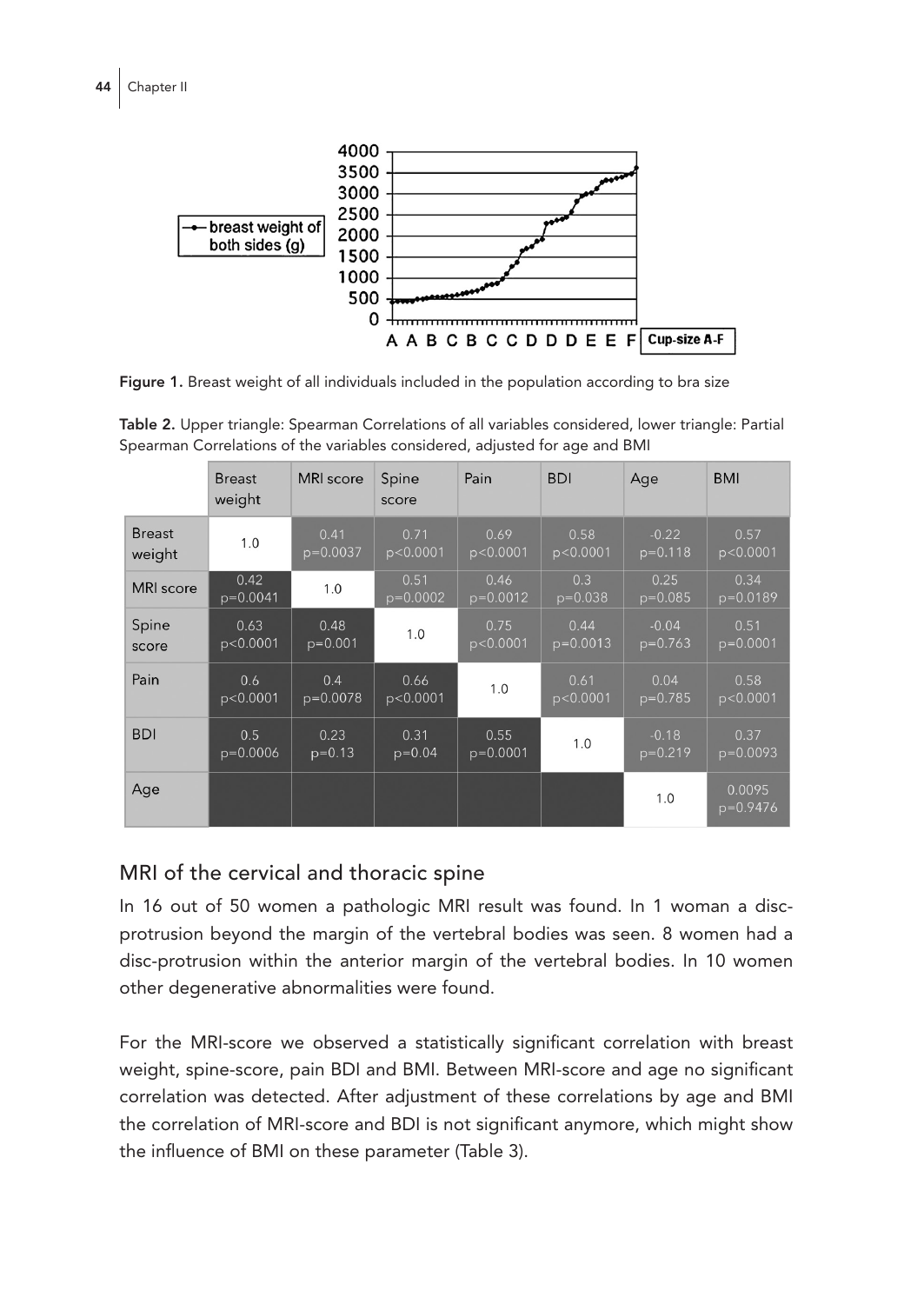| <b>Factors</b>         | <b>Estimated relative risk</b><br>(95% conf. interval) | P-value |
|------------------------|--------------------------------------------------------|---------|
| Age (per 10 years)     | $5.7(1.2 - 27)$                                        | 0.03    |
| <b>BMI</b>             | $1.1(0.7-1.7)$                                         | 0.7     |
| Breast weight (per kg) | $2.7(1.2-6.1)$                                         | 0.02    |

Table 3. Effect of the three most important factors for degenerative spine disorders classified by MRI according to multiple logistic regression.

Multiple logistic regression analysis (using breast weight, age and BMI as predictors) gave evidence that the independent effect of breast weight on pathologic findings in the MRI is confirmed (p=0.02), as is the effect of age (p=0.03). In addition to age and breast weight, the body-mass-index was of no predictive relevance (Table 2).

For each additional 10 years the relative risk to develop a degenerative spine disorder increases 5.7 fold and for each additional kg of breast weight 2.7 fold. The resulting probabilities for degenerative spine disorders are summarised in table 2 and the effect of breast weight by age are plotted in figure 3.

## Spine Score

In the whole cohort the mean score of functional impairment of the spine was 2.62 (range: 0 – 9). The statistical analysis of the data by the spearman correlation coefficient "r" showed a significant correlation between the spine score and the BMI as well as the breast weight, the MRI-score, the BDI and the pain defined by the visual



Figure 2a & 2b. Degenerative morphological changes (2a) and a prolapse of an intervertebral disc (2b) shown by MRI in women with breast hypertrophy.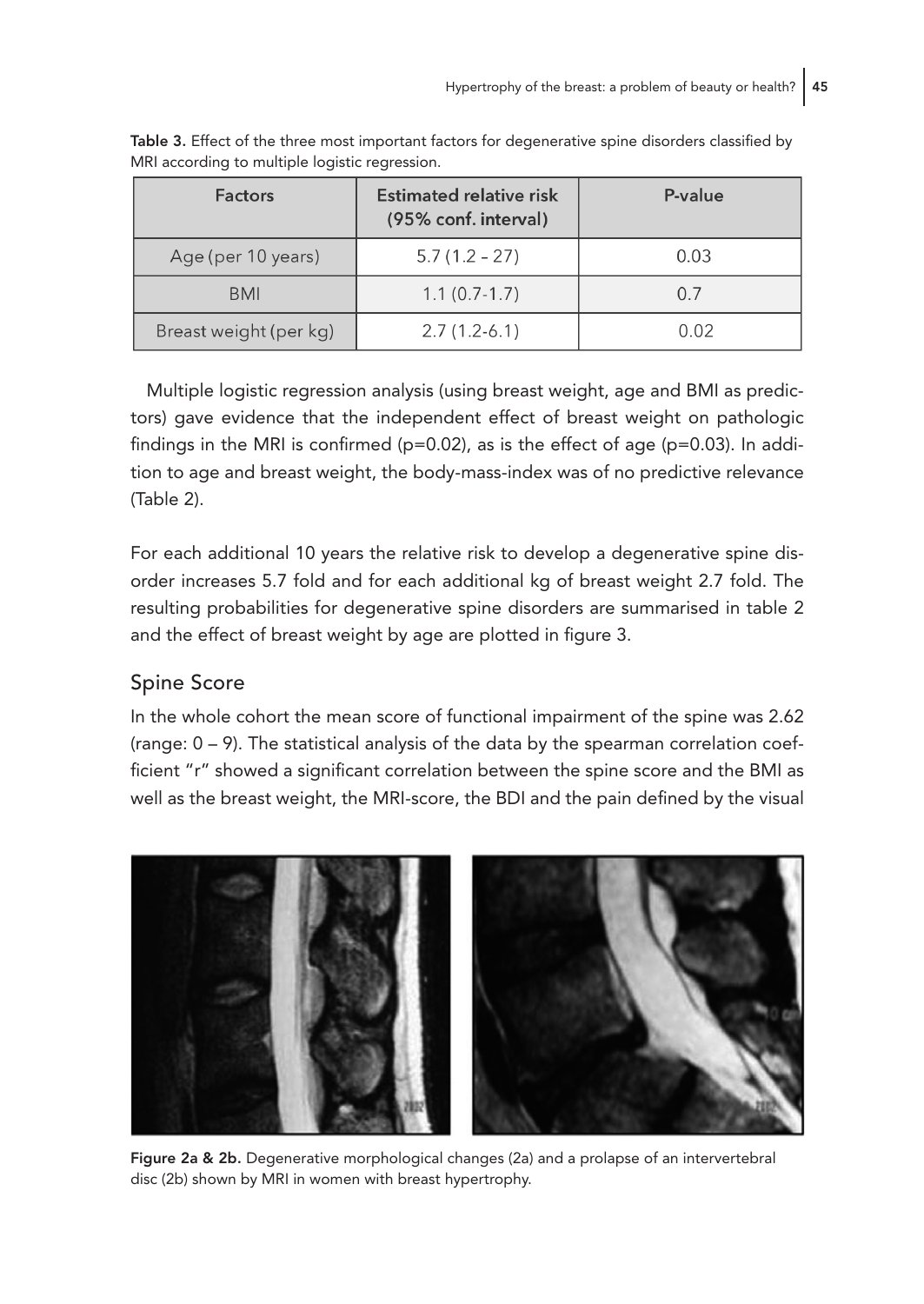analogue scale VAS, which does not change after adjustment for age and BMI. In our selected group no significant correlation was found between the spine score and age (Table 3).

#### Back pain

The mean cumulative visual analogue scale score for all participants was 3.02 (range, 0-10). The unadjusted spearman correlation coefficient "r" showed significant correlation between pain and breast weight, MRI-score, Spine-score, BDI and BMI. These correlations are not changed by adjustment for age and BMI (Table 3).

#### Beck Depression Scale

11 out of 50 women showed symptoms of a mild or severe depression analogue to the Beck Depression Inventory. 6 out of 11 had signs of a mild (score 12-17), 5 out of 11 of a severe (score >/= 18) depression (mean: 7.37, SD: 8.39).

The statistical analysis by the spearman correlation coefficient showed a significant correlation of the score of depressive symptoms and all other measured parameters beside age. Adjusted for age and BMI there was no further significant correlation found between the value of depressive symptoms and the MRI score (Table 3).

#### Discussion

This cohort study demonstrates the impact of breast weight on the morbidity of 20 – 40 year old women. In particular, the results of pathologic findings in the MRI show conclusively the increased risk of developing a spine disorder in women with heavy breasts. The risk has been shown to be related to the patients' age<sup>27</sup>, but additionally the risk is 2,7 times higher per kilogram of increased breast weight. As an example, the corresponding probability of developing a spine disorder for a 25-year-old woman with 800 g breast weight (cup size B) is 8%; for 25-year-old woman with 2800 g breast weight (cup size D) it is 44%. Compared to this the risk for a 35-year-old woman with 800 g breast weight is 34% and for a 35-year-old woman with 2800 g breast weight it is 82 % (fig. 3).

By using standardised muscle and posture testing we have shown the morphologic changes caused by increased breast weight and a validated pain scoring demonstrated the high level of pain in woman with heavy breasts. Our results, similar to those published by Chao et al.<sup>7</sup> illustrated the functional disability in patients with macromastia.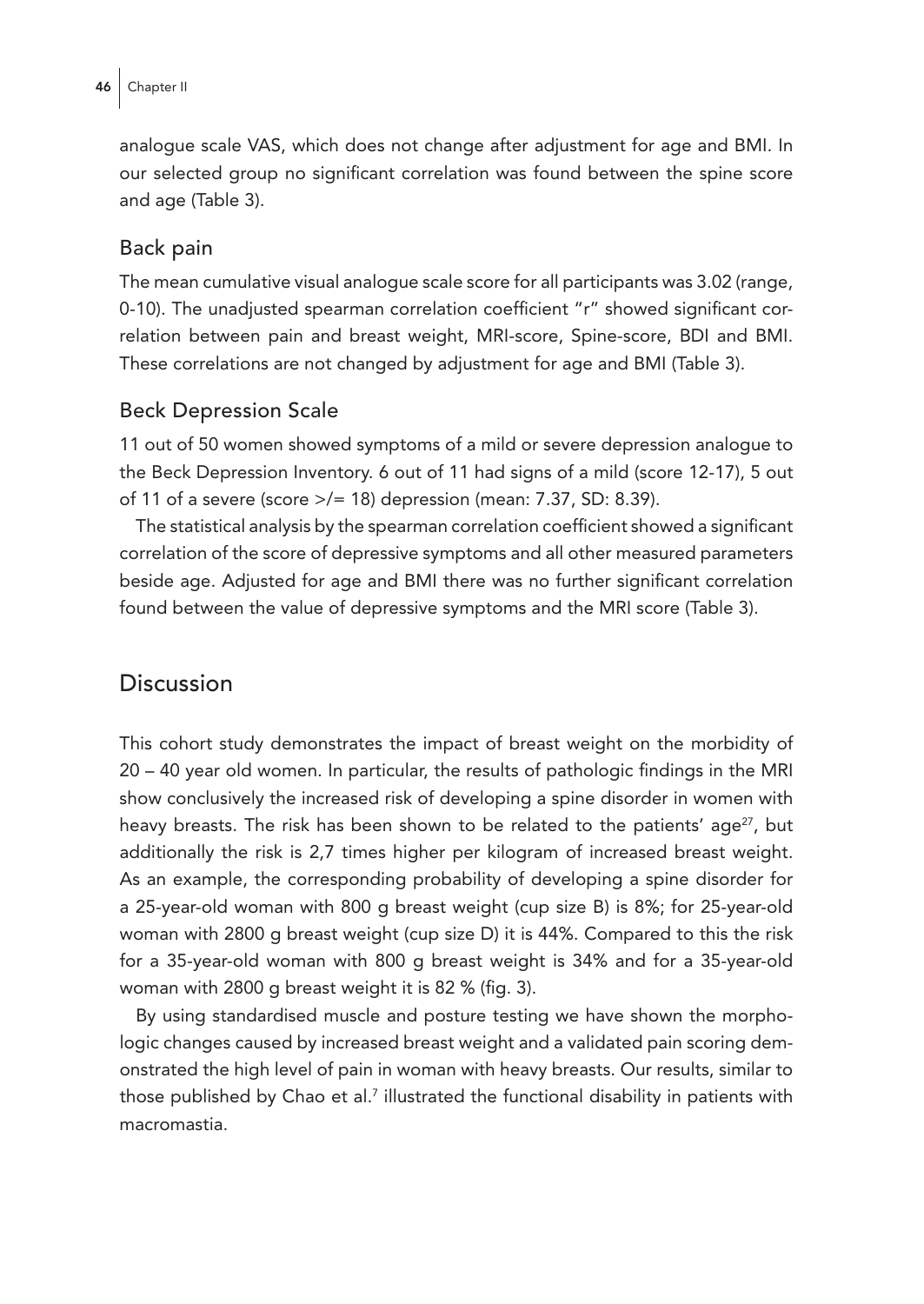

Figure 3. Estimated probabilities for degenerative spine disorders (as diagnosed by MRI), effect of breast weight and age. Line 1: 800gr/25 years old: risk 8%; 800gr/35 years old: risk 34%. Line 2: 2800gr/25 years old: risk 44%; 2800gr/35 years old: risk 82%.

Additionally, the psychological impairment caused by increased breast weight was demonstrated by the high incidence of depressive symptoms in heavy breasted women by means of the Beck Depression Inventory.

Our data show that body weight as measured by Body Mass Index also has an impact on development of spine disorders, mal-posture and depressive symptoms. A correlation between obesity and depressive symptoms had been previously described $28$ . Therefore we suggest that weight reduction might support risk reduction. However, it is notable that Glatt et al.<sup>1</sup> found that symptom relief and improved body image occurred after breast reduction independently of preoperative body weight. In addition, there is a high prevalence of obesity in patients seeking breast reduction and these women also benefit from breast reduction surgery, as reported by Collins et al.<sup>29</sup>.

Weight seemed to have an influence on all parameters, but by excluding obese women from this study and adjusting the analysis of the effect of breast weight on BMI, the confounding effect of weight was avoided. As a result our cohort might be not representative for the typical population of women seeking breast reduction, but by focusing on the effect of breast weight, it was necessary to exclude obese women from the study. For the same reason, women older than 40 years were excluded from the study, since age has a well known impact on spine pathology. As our data show an effect of age on pathologic findings in the MRI even in women younger than 40, we believe older women might benefit from reduction mammoplasty.

A further study of a larger number of women, including obese women and women older than 40, would allow this issue to be proved statistically.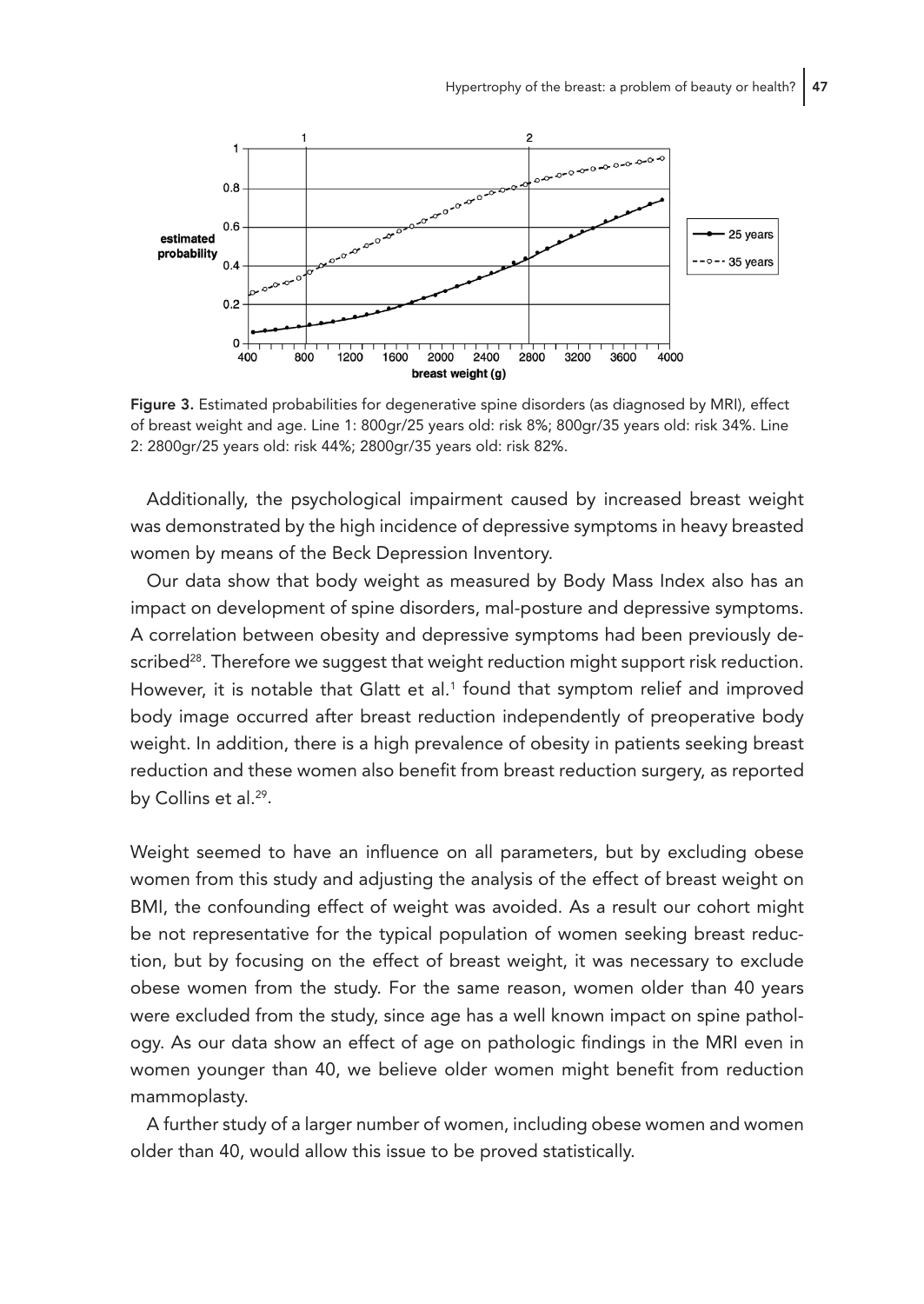Limitations of our study include the small sample size, as well as the predominantly affluent Caucasian population that comprises the study cohort. Further study of a more racially and economically diverse population may be warranted.

Thus far no definite breast weight has been defined at which reduction mammoplasty is necessarily indicated to prevent a subsequent morphological or psychological disease. Apart from those insurance companies that do not cover the procedure at all, most companies reimburse the cost of a resection involving more than 500 g tissue per breast. Kerrigan et al.30 stated that a woman with cup-size D or larger would benefit from breast reduction surgery. Our data show that the minimum breast weight of a breast with cup-size D is approximately 900 g per side compared to approximately 380 g in a breast with cup-size B. Therefore, we suggest that 500 g is a reasonable weight of tissue to remove in women with Cup size D or larger. Nevertheless, we emphasise that declaring a minimum of 500 g resection-weight per breast to differentiate between cosmetic and reconstructive indications might be disadvantageous to very small and slim women. For this reason Schnur et al.<sup>31</sup> as well as Kompatscher et al.<sup>32</sup> calculated scales of individual specimen weight limits for a reconstructive indication in breast reduction operations adapted to the individual patients body proportions. As stated by Collins et al.29 it makes more sense to use the physical symptoms of the patients as the criteria for insurance coverage instead of the amount of removed tissue.

The question arises if nonsurgical interventions could be an alternative to reduction mammaplasty. To answer this question Collins et al.<sup>29</sup> performed a prospective study comparing a surgical intervention group with a group including women with hypertrophic breasts and a control group of women with cup-size < D. In this study, conservative measures such as weight loss, physical therapy, special brassieres and medications did not provide sufficient and permanent relief of symptoms in patients with macromastia.

### Conclusions

These data give the objective evidence that breast weight has an influence on the physical and psychological morbidity of women, and therefore challenges the basis for resource allocation decisions with regard to breast reduction surgery.

The results should guide insurance companies to establish a uniform and appropriate selection procedure that ensures equitable access.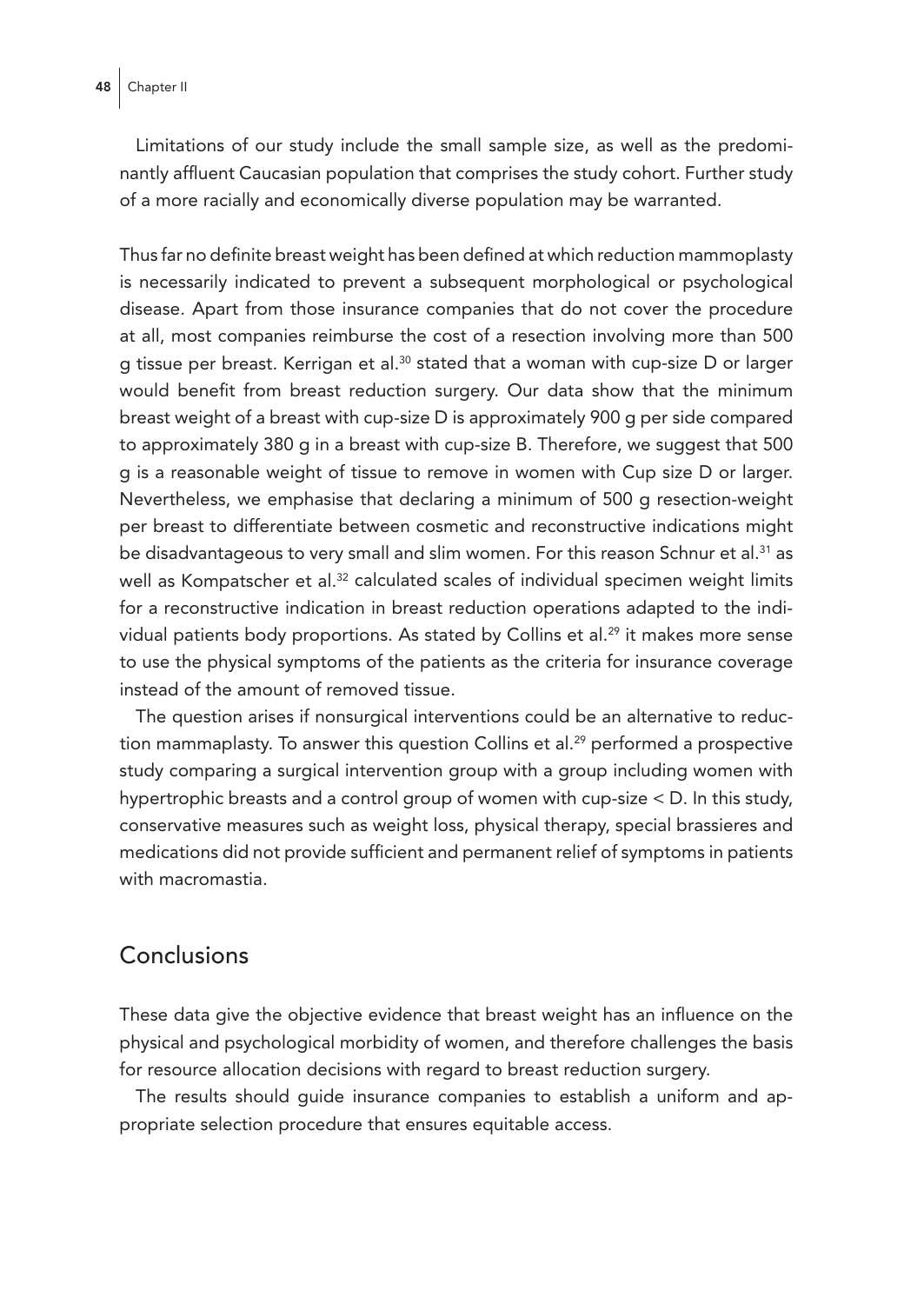## References

- 1. Glatt BS, Sarwer DB, O'Hava DE, Hamori Ch, Bucky LP and LaRossa D: A retrospective study of changes in physical symptoms and body image after reduction mammaplasty. PRS 103/1: 76-82,1999
- 2. Gonzales F, Walton RL, Shafer B, Matory WE, Borah GL: Reduction mammaplasty improves symptoms of macromastia. Plast Reconstr Surg 91: 1270-1275, 1993
- 3. Blomqvist L, Eriksson A, Brandberg Y: Reduction mammaplasty provides long-term improvement in health status and quality of life. Plast Reconstr Surg 106:991,2000
- 4. Mizgala CL, MacKenzie KM: Breast reduction outcome study. Ann Plast Surg 44:125-134, 2000
- 5. Boschert MT, Barone CM, Puckett CL: Outcome analysis of reduction mammaplasty. Plast Reconstr Surg 98: 451, 1996
- 6. Schnur PL, Schnur DP, Petty PM, Hanson TJ, Weaver AL: Reduction mammaplasty an outcome study. Plast Reconstr Surg 100/4:875, 1997
- 7. Chao JD, Memmel HC, Redding JF, Egan L, Odom L, Casas LA: Reduction mammaplasty is a functional operation improving quality of life in symptomatic women: A prospective, single-center breast reduction outcome study. Plast Reconstr Surg 110(7): 1644-1652, 2002
- 8. Miller AP, Zacher JB, Berggren RB, Falcone RE, Monk J: Breast reduction for symptomatic macromastia: Can objective predictors for operative success be identified? Plast Reconstr Surg 95: 77-83, 1995
- 9. Kaye BL: Neurologic changes with excessively large breasts. South Med J 65: 177, 1972
- 10. Brown DM, Young VL: Reduction mammaplasty for macromastia. Aesthetic Plast Surg 17: 211, 1993
- 11. Pernia LR, Daniel NR, Leeper JD, Miller HL: Carpal tunnel syndrome in women undergoing reduction mammaplasty. Plast Reconstr Surg 105: 1314-1319, 2000
- 12. Starley IF, Bryden DC, Tagari S, Mohammed P, Jones BP: An investigation into changes in lung function and the subjective medical benefits from breast reduction surgery. Br J Plast Surg 51: 531-534, 1998
- 13. Young VL, Watson ME: Breast Reduction in Sarwer DB et al "Psychological Aspects of Reconstructive and Cosmetic Plastic Surgery", 2006, Lipincott Williams & Wilkins, ISBN 0781753627.
- 14. Letterman G, Schurter M: The effects of mammary hypertrophy on the skeletal system. Ann Plast Surg 5: 425, 1980
- 15. Klassen A, Fitzpatrick R, Jenkinson C, Goodacre T: Should breast reduction surgery be rationed? A comparison of the health status of patients before and after treatment: postal questionnaire survey. British Med J 313:454-457, 1996
- 16. Rohrich RJ: The increasing popularity of cosmetic surgery procedures: a look at statistics in plastic surgery. PRS 106/6: 1363-1365, 2000
- 17. American Society of Plastic surgeons. 2006. Procedural Statistics: American Society of Plastic Surgeons Web Site, available at http://www.plasticsurgery.org. Accessed April, 2007.
- 18. Krieger LM, Lesavoy MA: Managed care's methods for determinig coverage of plastic surgery procedures: The example of reduction mammaplasty. Plast Reconstr Surg 107: 1234, 2001
- 19. Horlock N, Cole RP, Rossi AR: The selection of patients for breast reduction: Should health commissions have a say? Br J Plastic Surg 52:118-121, 1999